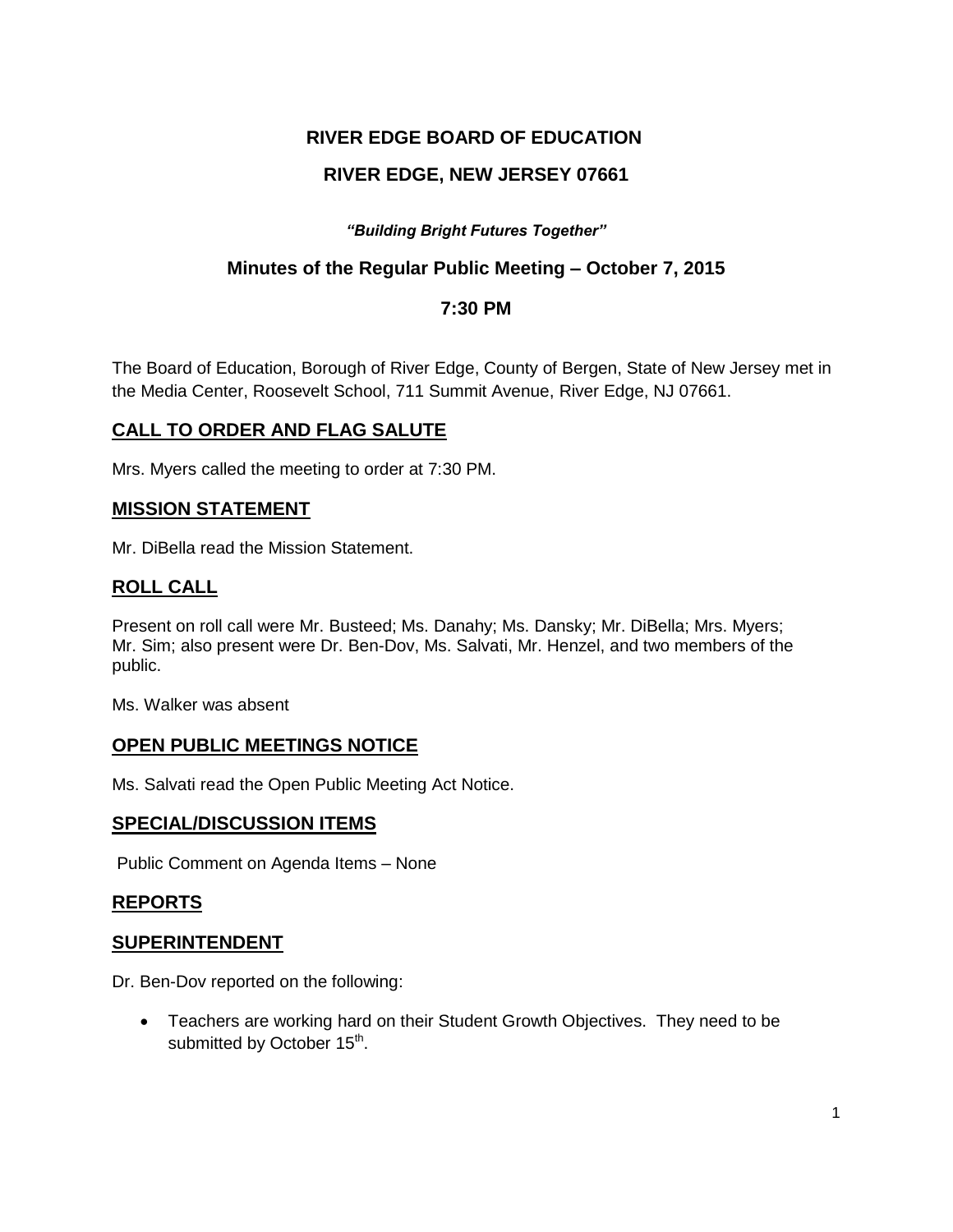- We are preparing all documents for QSAC. There are a few motions on tonight's agenda pertaining to QSAC documentation along with the Comprehensive Equity Plan required by QSAC. The Statement of Assurance will be on the October 21<sup>st</sup> agenda for approval so it can be submitted to the County.
- The SPAN (State Parent Advocacy Network) Surveys were given to parents on Back to School Night and results are being reviewed. We will be hosting a SPAN meeting that is offered through Region V on November  $17<sup>th</sup>$ .
- This morning there was a meeting regarding the June Court steps. Dr. Ben-Dov met with Ms. Salvati, Mr. Lyons, Mr. Corridi and Lt. Walker. They discussed possible options for egress from the Cherry Hill School. Dr. Ben-Dov would like to discuss options at a Mayor and Council meeting.
- The State Board of Education met today to discuss the plans for the release of the PARCC results. They want to release state results first, then the actual test, and finally district and individual results. Parents who opted out of their children taking the test will receive mock reports showing them the information they would have received. Dr. Ben-Dov and a few other administrators will attend a workshop where they will discuss the release and interpretation of PARCC results.
- Post Dismissal Instructional Academy started yesterday and went very well. The number of students in each group was small. Dr. Ben-Dov is hoping the numbers might grow as the weeks go on.

# **PRINCIPAL**

Mr. Henzel reported on the following:

- Back to School Night was a great success.
- Mr. Henzel attended a workshop about Leading and Learning in a digital age. He was introduced to Google Cardboard which is a virtual reality viewer that works with smartphones. He demonstrated how it works and also presented one that a student made. Mr. Henzel has applied for the Google Expedition Program to visit Roosevelt School. He will keep us posted to see if they were selected.
- Mr. Henzel will be attending a workshop on October  $17<sup>th</sup>$  called Denapalozza.
- There will be a mystery skype in Ms. Unanue's class. Mr. Henzel is expecting it to take place by next week.
- Mr. Henzel has joined Twitter and will be tweeting about Roosevelt School.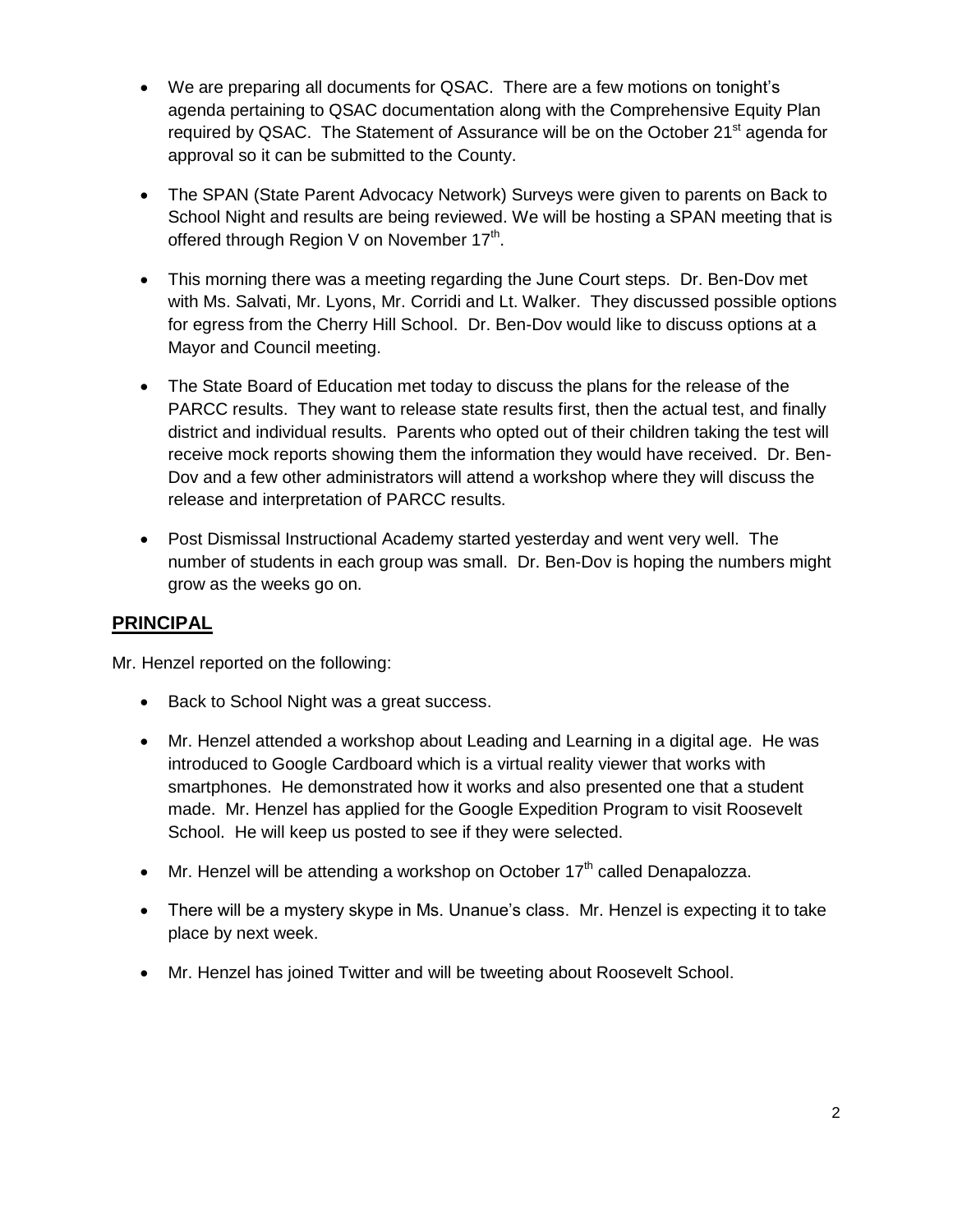- Roosevelt and Cherry Hill School is doing a fundraiser called Table to Table next week. The idea is for students to donate what they would normally pay for a lunch. The money goes to feed the hungry in our community.
- Roosevelt has elected their student council for the 2015-2016 school year.

# **BOARD SECRETARY**

Ms. Salvati reported on the following:

- The Auditors are coming next week to complete the financial part of the audit.
- Ms. Salvati asked the board to let her know if they are attending the NJSBA Fall Conference.
- An Aflac Representative will be visiting Roosevelt School on October  $14<sup>th</sup>$  and Cherry Hill School on October 15<sup>th</sup> to discuss Aflac Voluntary Benefits and the Flexible Spending Program.
- Ms. Salvati asked the board members if they would like to bring in their own devices or use the district Chromebooks to view the agenda's and attachments at board meetings. It was decided Chromebooks would be used.

# **PRESIDENT**

• Mrs. Myers had no report at this time.

# **COMMITTEES**

- Mrs. Myers stated there was a Personnel Committee meeting tonight before the board meeting.
- Ms. Dansky spoke about the Policy Committee meeting that was held earlier this evening.

# **MOTIONS TO BE ACTED UPON**

### **A. ADMINISTRATION/POLICY**

**1.** That the Board of Education approve the Minutes and Confidential Minutes of September 2, 2015.

### **Motion by: Mr. Busteed Seconded by: Mr. DiBella**

Ayes: Ms. Danahy, Ms. Dansky, Mr. Sim, Mrs. Myers Nays: None, Abstained: Mr. Busteed, Mr. DiBella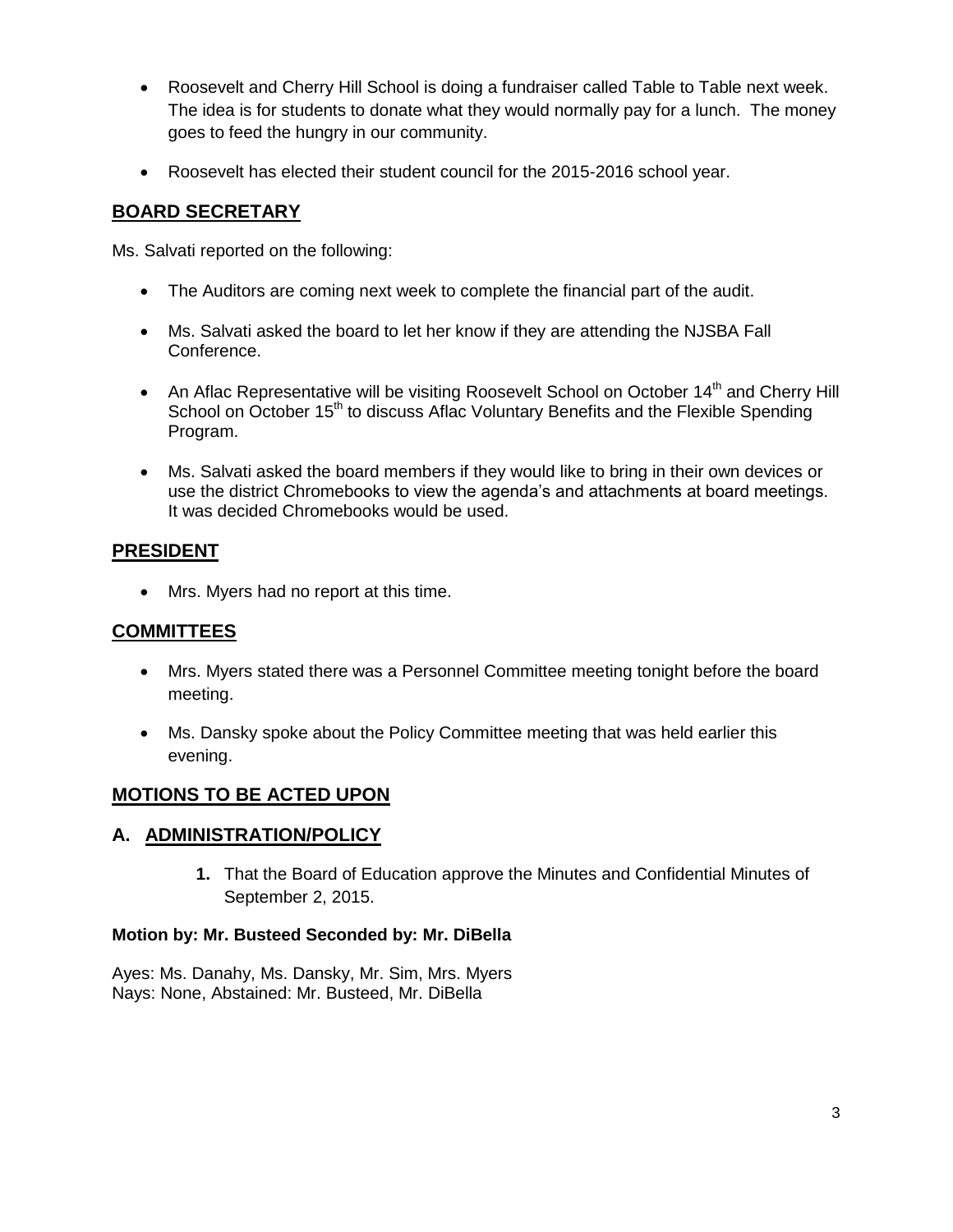**2.** That the Board of Education approve the Minutes and Confidential Minutes of September 16, 2015.

#### **Motion by: Mr. DiBella Seconded by: Mr. Sim**

Ayes: Ms. Danahy, Ms. Dansky, Mr. DiBella, Mr. Sim, Mrs. Myers Nays: None, Abstained: Mr. Busteed

- **3**. That the Board of Education approve the staff development and travel as per the schedules for October 2015 including relevant mileage reimbursement. (Addendum)
- **4**. That the Board of Education establish the week of October 5 October 9, 2015 as a "Week of Respect."
- **5**. That the Board of Education establish the week of October 19 October 23, 2015 as a "School Violence Awareness Week."
- **6**. That the Board of Education approve the completion of the following emergency drills:

| <b>School</b>             | <b>Fire Drills</b> | <b>Security Drills</b>         |
|---------------------------|--------------------|--------------------------------|
| <b>Cherry Hill School</b> | September 4, 2015  | September 21, 2015 Lockdown    |
| <b>Roosevelt School</b>   | September 4, 2015  | September 17, 2015 Bomb Threat |

**7**. That the Board of Education approve the following class trips:

| <b>Date</b>                                 | <b>School</b>                  | Grade | <b>Destination</b>                               | Cost to<br><b>District</b> |
|---------------------------------------------|--------------------------------|-------|--------------------------------------------------|----------------------------|
| 10/22/15                                    | Roosevelt                      | 3     | <b>Sterling Mine</b><br>Ogdensburg, NJ           | \$814.00                   |
| 10/23/15                                    | <b>Cherry Hill</b>             | 3     | <b>Sterling Mine</b><br>Ogdensburg, NJ           | \$1,165.00                 |
| 10/14/15,10/15/15,<br>10/16/15 and 10/21/15 | <b>Cherry Hill</b>             | 5     | Fort Lee Historical<br>Park Fort Lee, NJ         | \$640.00                   |
| 11/12/15                                    | NBC/Building<br><b>Bridges</b> | K-6   | <b>Liberty Science Center</b><br>Jersey City, NJ | \$0                        |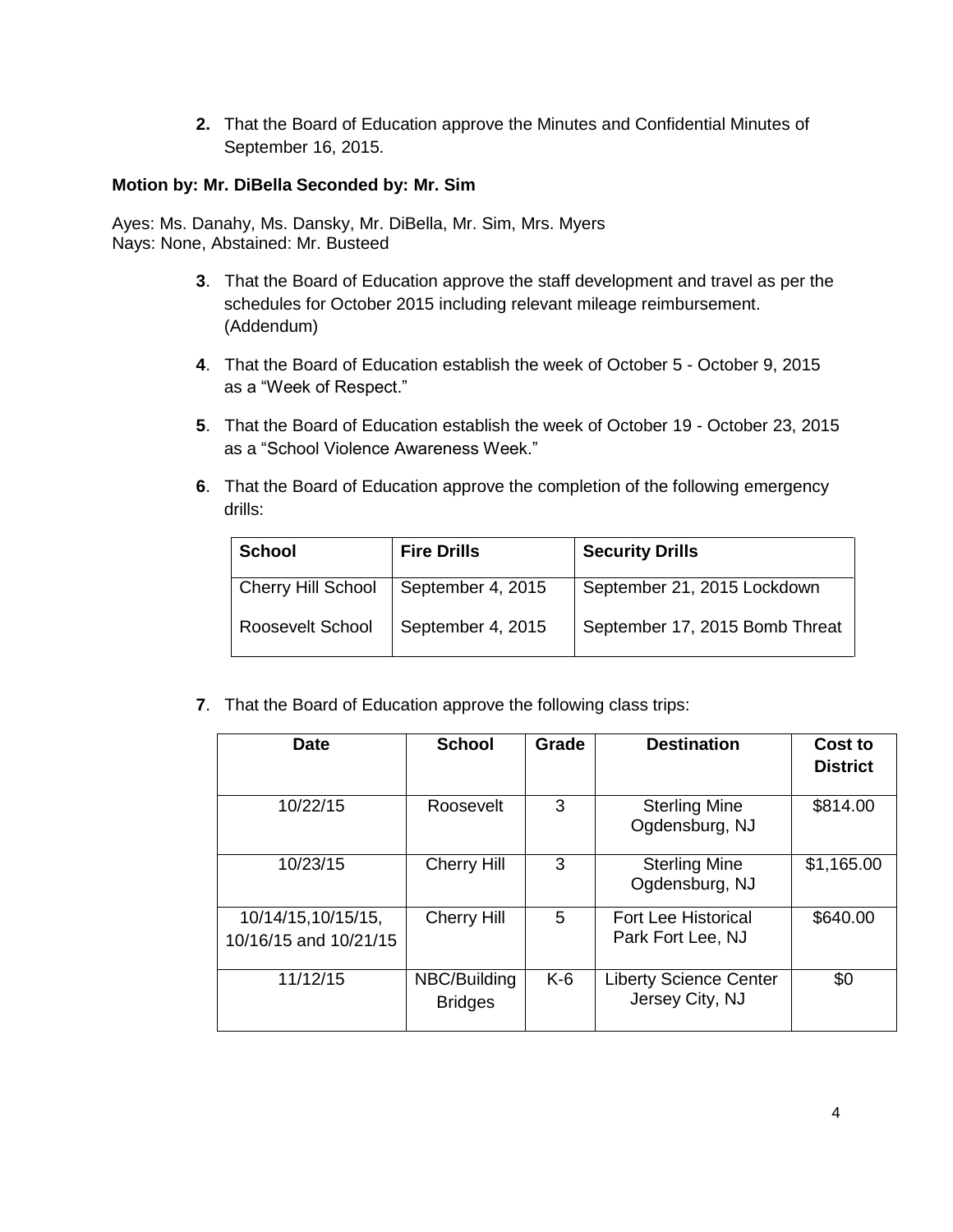- **8**. That the Board of Education approve the annual subscription renewal with the Schoolboardnet service for the 2015-2016 School Year in the amount of \$2,360.00.
- **9**. That the Board of Education approve the First Reading of the following policies:

| Policy#       | <b>Title</b>                    |
|---------------|---------------------------------|
| 3542.1        | Local Wellness/Nutrition        |
| 4112.8/4212.8 | Nepotism                        |
| 4115          | Supervision                     |
| 4123          | <b>Instructional Aides</b>      |
| 4222          | Non-instructional Aides         |
| 5141.21       | <b>Administering Medication</b> |
| 6114          | <b>Emergencies and Disaster</b> |
|               | Preparedness                    |
| 6173          | Home Instruction                |

**10**. That the Board of Education approve the Comprehensive Equity Plan for the years 2015 - 2018.

### **Motion by: Mr. Sim Seconded by: Ms. Dansky**

Ayes: Mr. Busteed, Ms. Danahy, Ms. Dansky, Mr. DiBella, Mr. Sim, Mrs. Myers Nays: None

### **B. CURRICULUM/EDUCATION** - None

### **C. BUILDINGS & GROUNDS**

- **1**. That the Board of Education approve the elimination of the Resource Center, Occupational Therapy and Speech rooms and re-establish in a new location in Roosevelt School.
- **2**. That the Board of Education approve the elimination of the Resource Center and Speech rooms and re-establish in a new location in Cherry Hill School.

#### **Motion by: Ms. Dansky Seconded by: Ms. Danahy**

Ayes: Mr. Busteed, Ms. Danahy, Ms. Dansky, Mr. DiBella, Mr. Sim, Mrs. Myers Nays: None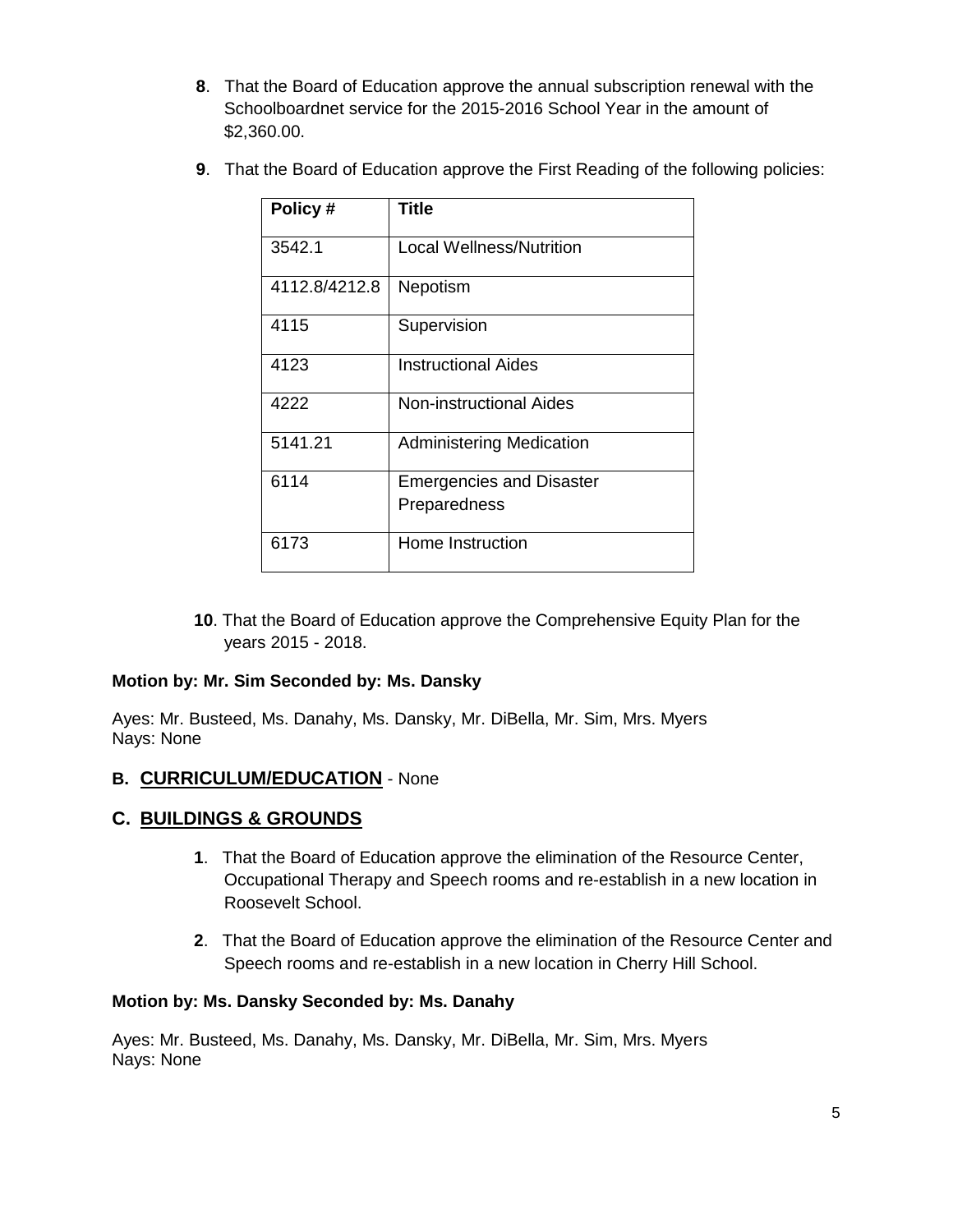### **D. FINANCE/GRANTS/GIFTS** - None

# **E. PERSONNEL**

- **1.** That the Board of Education, with the recommendation of the Superintendent, approve Rosemary Kuruc, or Designee, as the Division of Child Permanency and Protection Liaison for the 2015-2016 school year.
- **2.** That the Board of Education approve Maryann Crudello for the Cycle I of the Post Dismissal Instructional Academy for the 2015-2016 School Year.
- **3.** That the Board of Education approve the appointment of Grade Level Chairs and the retroactive payment of stipend as per contract for the 2014-2015 school year:

| <b>Cherry Hill</b>     | <b>Roosevelt</b>          | <b>New Bridge Center</b>   |
|------------------------|---------------------------|----------------------------|
| Diana Richards         | Ashley Adimando           | Debbie Auriemma (Co-chair) |
| Nancy Watkins          | Alexandra McNeil          | Reem Halabi (Co-chair)     |
| Eric Morgan            | Nicole Campbell           |                            |
| AnneMarie Spiegel      | Christine O' Keefe        |                            |
| <b>Kathy Salvatore</b> | Lauren Della Torre        |                            |
| <b>Chris Armen</b>     | <b>Heather Rothschild</b> |                            |

- **4.** That the Board of Education, with the recommendation of the Superintendent, approve Nicole Elmera, Behavior Analyst, starting on or about December 7, 2015, MA+15, Step 12.
- **5.** That the Board of Education, with the recommendation of the Superintendent approve the NJ State Family leave of absence for Eric Morgan to commence on December 1, 2015 through December 24, 2015.
- **6.** That the Board of Education, with the recommendation of the Superintendent approve the Mary Anne Rush as a Substitute Teacher for the 2015-2016 School Year.
- **7**. That the Board of Education, with the recommendation of the Superintendent approve Elisabeth Moscaritolo Keeney, ABA Aide, starting on or about October 19, 2015, Step C.
- **8**. That the Board of Education approve the following Job Descriptions:

R.E.A.C.H. Editor R.E.A.C.H. Assistant Editor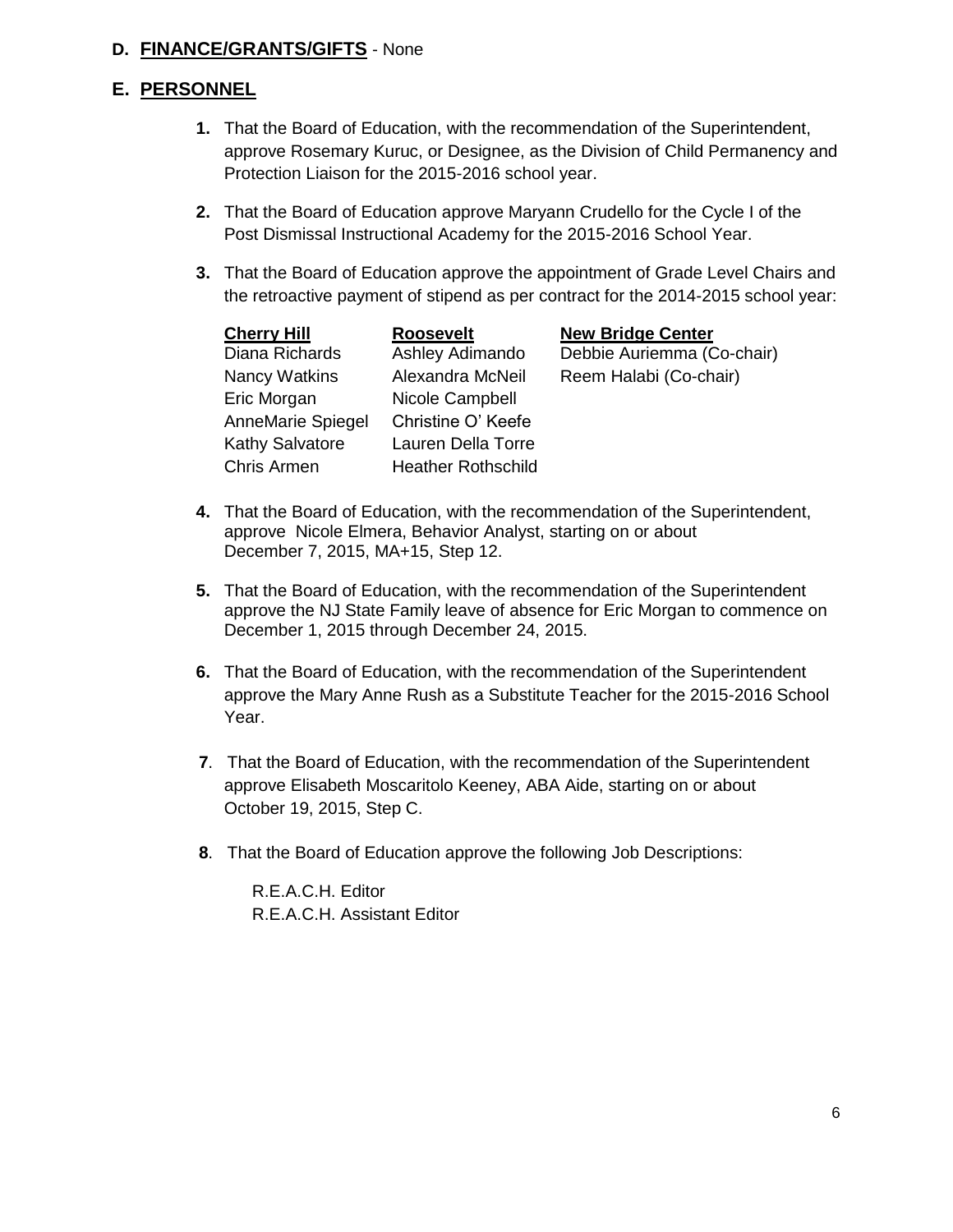- **9**. That the Board of Education, with the recommendation of the Superintendent, approve June Karpowich, Editor, of the River Edge Web-based Publication, as per contractual stipend, for the 2015-2016 school year.
- **10**. That the Board of Education, with the recommendation of the Superintendent, approve Colleen Poole, Assistant Editor of the River Edge Web-based Publication, as per contractual stipend, for the 2015-2016 school year.
- **11**. That the Board of Education approve the Affirmative Action Team for the 2015-2016 school year:
	- Michael Henzel Beth Rosen Abby Burns-Paterson Tara Benevento Janel Blake Christine Moran
- **12**. That the Board of Education approve Beth Rosen as the District School Safety and Security Liaison for the 2015-2016 school year.

### **Motion by: Ms. Danahy Seconded by: Mr. Busteed**

Ayes: Mr. Busteed, Ms. Danahy, Ms. Dansky, Mr. DiBella, Mr. Sim, Mrs. Myers Nays: None

# **F. RIVER EDGE SPECIAL EDUCATION** - None

# **G. REGION V ADMINISTRATION & TRANSPORTATION**

**1. BE IT RESOLVED THAT THE REGION V COUNCIL FOR SPECIAL EDUCATION WILL PROVIDE SHARED SERVICES FOR ITS MEMBER DISTRICTS AND BE IT FURTHER RESOLVED THAT THE RIVER EDGE BOARD OF EDUCATION,** upon recommendation of the Superintendent, approve the following Region V Shared Services Consultants, Psychologists, Learning Disabilities Teacher Consultants, Social Workers, Speech Language Specialists, Occupational and Physical Therapists, Translators to provide evaluations, direct services and consultation, to non-public and public schools for member districts upon request for the 2015-2016 school year.

| Debra Dan Wolfe             | <b>Occupational Therapist</b> |
|-----------------------------|-------------------------------|
| Work N Play Inc             | Occupational Therapy          |
| Ombali LLC                  | Transporter                   |
| Swift Medical Services Inc. | Transporter                   |
| <b>Timmy Transportation</b> | Transporter                   |